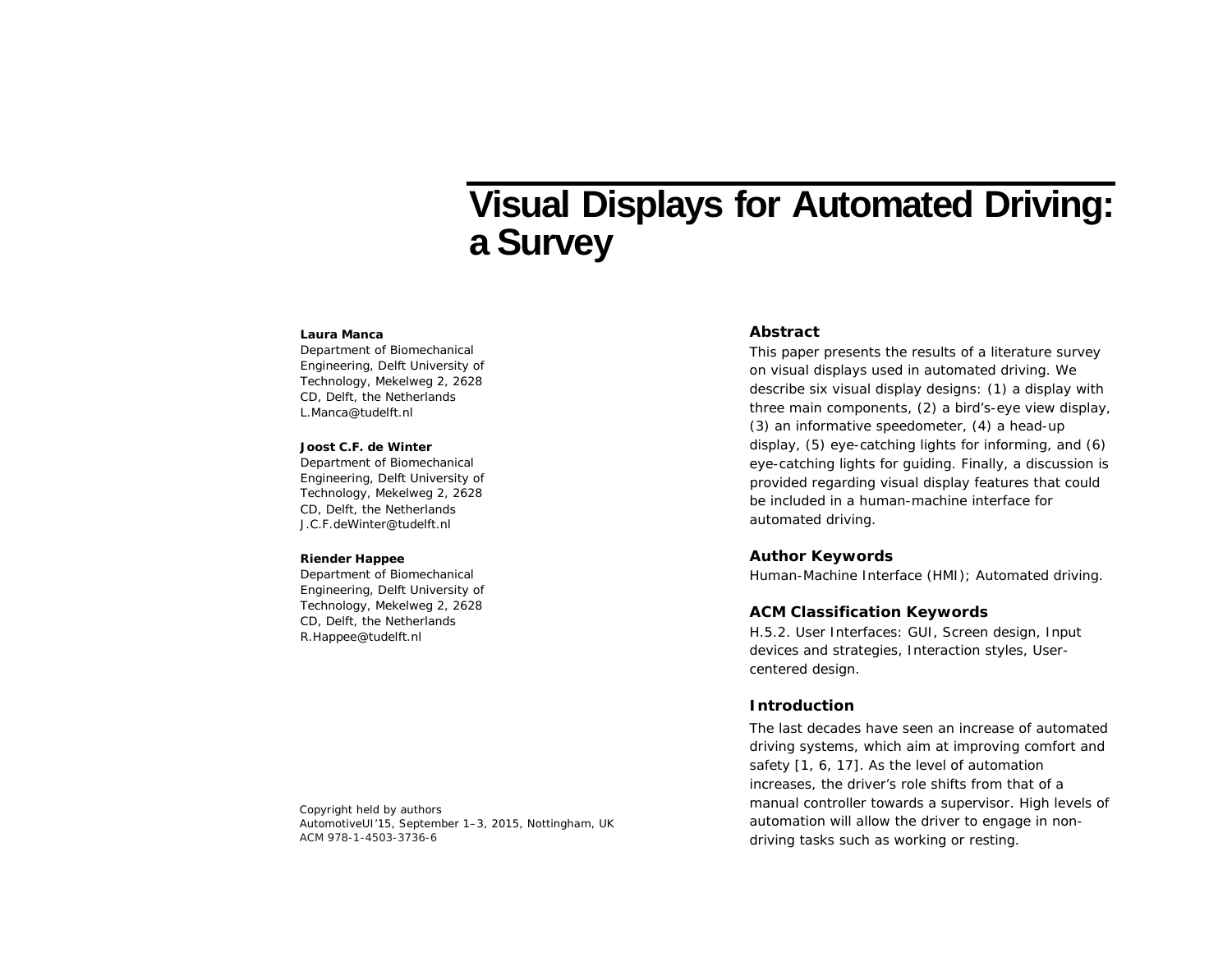

Fig. 1: A possible combination of three display components. These components were proposed in the HAVEit project as essential. From [8].



Fig. 2: Example of the Safety Shield implementation. From [3].

However, automation can have various adverse effects [7]. Dangerous situations can occur when the driver has to take back the control of the car within a short amount of time. Furthermore, misuse or disuse may occur when the driver over-trusts or under-trusts the automation, respectively [14].

A visual display could be useful for supporting the situation and mode awareness of the driver [21, 13]. Furthermore, a visual display may be helpful in ensuring that the degree of driver trust matches the capabilities of the automation [9, 17].

Many research projects and car manufacturers have approached the issue of display design and various solutions have been proposed. The aim of the present literature survey is to provide an overview of existing visual displays for automated driving, from both the academic enterprise and commercialized solutions.

# **Methods**

Our literature search included visual displays for levels of automation from low to high (SAE levels 1 to 4 [18]). In other words, our survey focused on partially (SAE level 2), highly (SAE level 3) and fully (SAE level 4) automated driving, as well as on driver assistance systems (SAE level 1), such as adaptive cruise control (ACC) and lane keeping systems. The searches were conducted using Google search and Google Scholar. Additional eligible studies were retrieved from the reference list of [6].

# **Results**

Our searches retrieved 23 relevant documents. Herein, we highlight a selection of six visual displays. These displays have been selected because they appear to be in a mature stage of development

and/or because they aim at supporting situation/mode awareness.

*A display with three main components* Three visual components, to be displayed on the instrument cluster or on a separate display, were defined in the EU-project HAVEit [8, 17] (Fig. 1):

- 1. A *1D automation scale*, indicating the current and the available levels of automation. The scale can be placed horizontally or vertically and should have the same spatial mapping as the control device [17].
- 2. An *automation monitor* including three elements: *horizontal bars*, indicating the status of the ACC (longitudinal automation), *vertical bars*, indicating the status of the Lane Keeping System (lateral automation), and a *vehicle icon*, annotating a detected target vehicle.
- 3. A *message field*, for explicit suggestions (e.g., "Stay in lane – Vehicle in left blind spot" [8]).

This generic design was applied in the demonstrator vehicles of the HAVEit project [8], and some elements are present in on-the-market interfaces.

## *Bird's-eye view display*

Some displays provide drivers with a bird's-eye view. For example, the Safety Shield developed in the InteractIVe project [3] informs the driver about the position of a potential threat by highlighting parts of the shield (Fig. 2). Two levels of urgency (low in yellow and high in red) were used.

## *Informative speedometer*

In the HAVEit project [8], it was suggested that all information about speed should be integrated in the speedometer. This includes the current speed, the set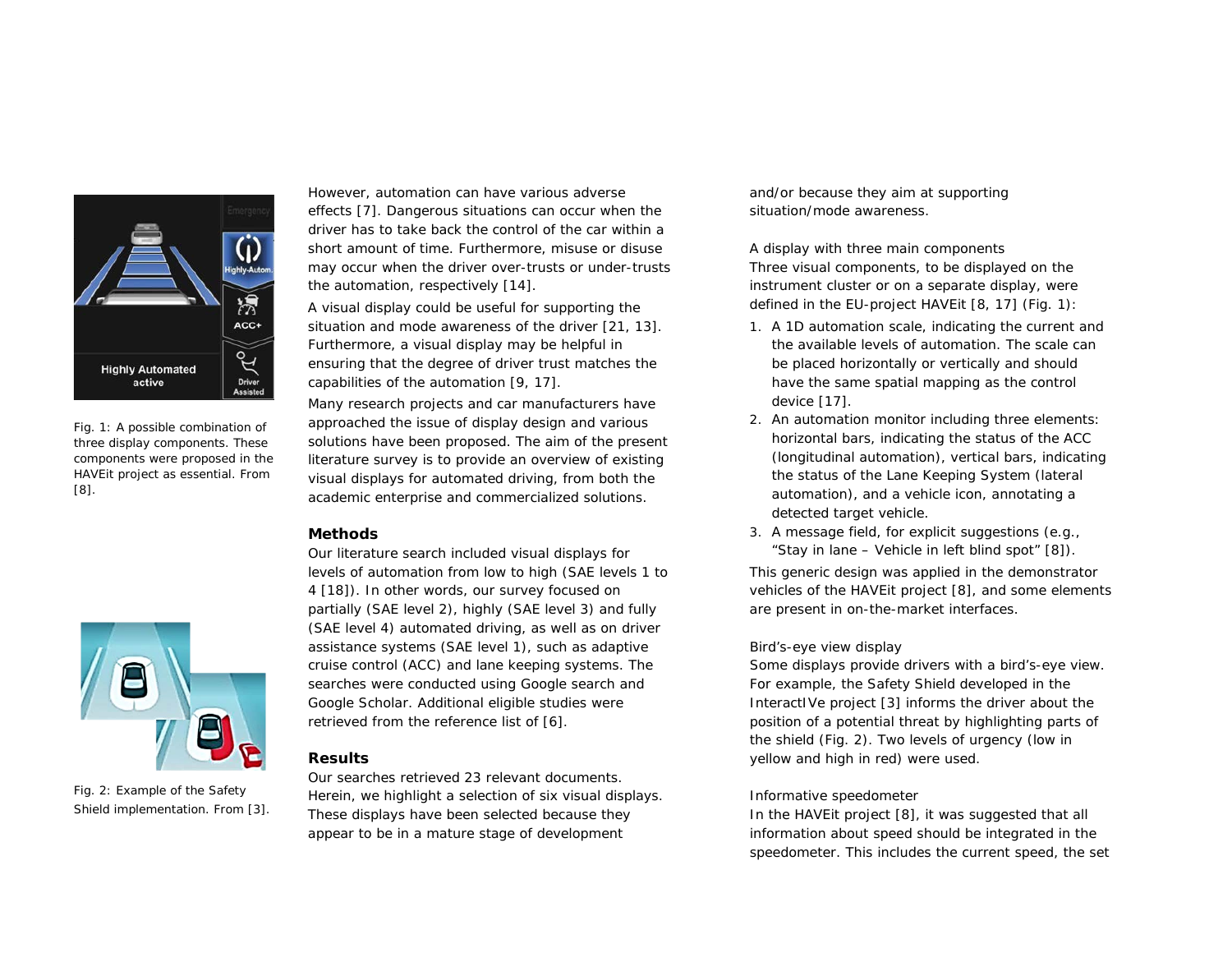

Fig. 3: Example of an informative speedometer on the market. 1) Set speed 2) Speed of the detected target vehicle 3) Current speed of driver's vehicle. From [24]



Fig. 4: Simulator implementation of augmented reality. From [23]

speed for the ACC, and the speed of the car in front. The speed limit can be included as well (or in the automation monitor [8]). The concept of the informative speedometer is currently applied in consumer cars, such as the Volvo XC90 2016 (Fig. 3).

#### *Head-up display*

The driver's view can be by enriched with objects presented via a head-up display (HUD). An example is shown in Fig. 4, indicating a lane change manoeuver [23]. HUDs are typically used to communicate information like speed, automation status, or a takeover request [2, 24].

## *Eye-catching lights for informing*

Lights can be used for informing about a potential danger (e.g., the collision warning of Volvo, Fig. 5) or about the automation status (e.g., the display tested for BMW's Traffic Jam Assist [20], Fig. 6). The criticality of the conveyed message can be encoded using colours or patterns like blinking or fading [12].

### *Eye-catching lights for guiding*

Lights can be used to attract the attention towards the direction of a threat. An interesting concept tested by [16] is that of a strip of LEDs that runs 360 degrees inside the cabin. The LEDs switched on correspond to the angular range represented by the threat. A similar concept is the ambient light display 'Sparkle' [12].

# **Discussion**

The selected results of this survey indicate that several promising visual displays have been proposed for automated driving.

Examples of displays that aim at guiding the driver are the augmented reality HUD proposed by [23], the LED strip by [16], and the ambient light display 'Sparkle' [12]. The spatial resolution of the Safety Shield from [3] (Fig. 2) could be increased, for example, by fusing it with the LED strip concept (similar to the RADAR display tested by [19]).

Eye-catching lights aim to attract the driver's attention. However, the information content of a binary light may not be sufficient in complex traffic scenarios. Another limitation of binary lights/warnings is that they could lead to annoyance and automation disuse [14].

The requirement to enhance situation awareness and automation-mode awareness is addressed by the informative speedometer and the automation scale and monitor, already available on the market. An interesting idea proposed by [5, 10] is to communicate the degree of automation uncertainty. Such concept could prevent automation misuse and the false belief of automation infallibility [5].

In highly automated driving (SAE level 3), the driver may engage in tasks other than driving, such as using a tablet. To reduce the 'driver-out-of-the-loop' problem, feedback could be presented on the tablet itself. For example, the LED strip could be presented on the frame of the tablet (cf. the ambient light display 'Sparkle' [12]). Similar concepts have been published by [22], where a video image of the driving environment was presented nearby the display for the non-driving task, and by [11], where the take-over message was shown on a mobile phone.

The results in this paper focused on the visual display of the human-machine interface (HMI). We note that the auditory and tactile modalities also have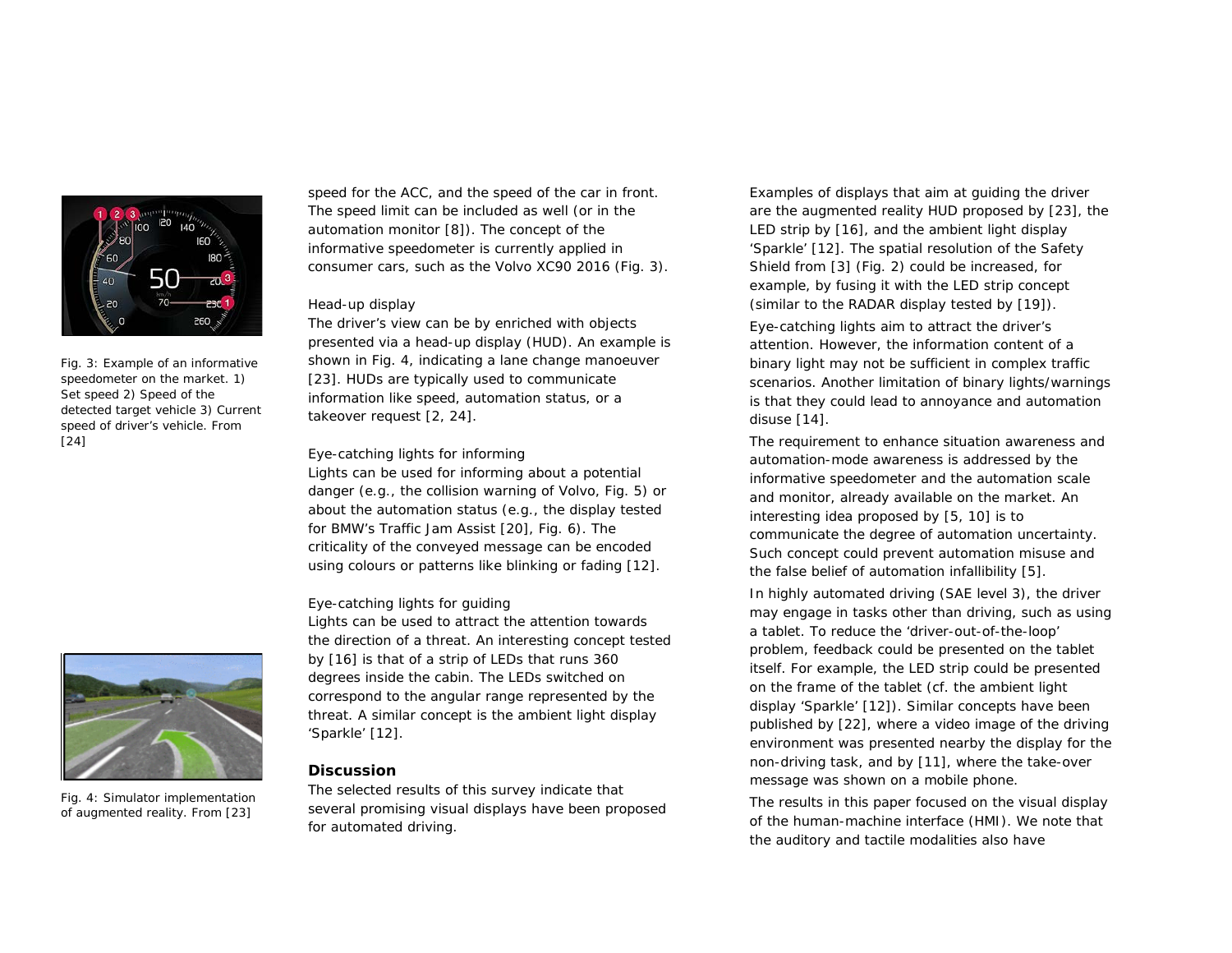

Fig. 5: Collision warning of Volvo XC90 2016. From [24].



Fig. 6: BMW's tested interface for Traffic Jam Assist. From [20].

important potential in HMIs for automated driving [15, 4].

In conclusion, we surveyed six visual displays for automated driving. The work will be extended as part of the projects DAVI/IAVTRM [\(http://davi.connekt.nl\)](http://davi.connekt.nl/) and HFAuto [\(http://hf-auto.eu\)](http://hf-auto.eu/).

## **References**

- 1. Motoyuki Akamatsu, Paul Green, Klaus Bengler. 2013. Automotive technology and human factors research: Past, present, and future. Int. J. Veh. Technol.
- 2. Martin Albert, Alexander Lange, Annika Schmidt, Martin Wimmer, Klaus Bengler. 2015. Automated driving – Assessment of interaction concepts under real driving conditions. In *6th International Conference on Applied Human Factors and Ergonomics (AHFE 2015)*, 4211-4218.
- 3. Giancarlo Alessandretti, Angelo Amditis, Sarah Metzner, Emma Johannson, Felix Fahrenkrog. 2014. InteractIVe - Final Report. Deliberable D1.9, version 1.2. http://www.interactiveip.eu/index.dhtml/docs/interactIVe\_SP1\_2014050 6v1.2-D19-Final\_Report.pdf
- 4. Pavlo Bazilinskyy P and Joost C.F. de Winter JCF. 2015. Auditory interfaces in automated driving: an international survey. PeerJ Computer Science 3:e1520

https://dx.doi.org/10.7287/peerj.preprints.1069v 2

- 5. Johannes Beller, Matthias Heesen, Mark Vollrath. 2013. Improving the driver-automation interaction: an approach using automation uncertainty. *Hum. Factors* 55, 6: 1130-1141.
- 6. Joost C.F. De Winter, Riender Happee, Marieke H. Martens, Neville A. Stanton. 2014. Effects of adaptive cruise control and highly automated driving on workload and situation awareness: A

review of the empirical evidence. Transport Res F-Traf, 27: 196-217.

- 7. Peter A. Hancock. 2015. Automobility: The coming use of fully-automated on-road vehicles. In *IEEE Int. Inter-Disc. Conf. Cogn. Meth. in Sit. Awar. Dec. Support* (CogSIMA), 137-139.
- 8. Reiner Hoeger, Holger Zeng, Alfred Hoess, Thomas Kranz, Serge Boverie, Matthias Strauss, (…), and Anders Nilsson. 2011. HAVEit – D61.1, Final Report. Version 1.2. http://haveiteu.org/LH2Uploads/ItemsContent/24/HAVEit\_212 154\_D61.1\_Final\_Report\_Published.pdf
- 9. John D. Lee and Katrina A. See. 2004. Trust in automation: designing for appropriate reliance. *Hum. Factors,* 46: 50-80.
- 10. Tyron Louw, Georgios Kountouriotis, Oliver Carsten, Natasha Merat. 2015. Driver distraction during vehicle automation: how does driver engagement affect resumption of control? In *4th Int. Driver Distr. and Inatt. Conf. (DDI2015)*.
- 11. Vivien Melcher, Stefan Rauh, Fredrik Diederichs, Wilhelm Bauer. 2015. Take-over requests for automated driving. In: *6th Int. Conf. on Appl. Hum. Fact. and Erg. (AHFE 2015)*, 4219-4225.
- 12. Heiko Müller, Andreas Löcken, Wilko Heuten, Susanne Boll. 2014. Sparkle: an ambient light display for dynamic off-screen points of interest. In *Proceedings of the 8th Nordic Conference on Human-Computer Interaction (NordiCHI'14),* 51- 60. doi:10.1145/2639189.2639205
- 13. Donald A. Norman. 1990. The "problem" with automation: inappropriate feedback and interaction, not "over-automation". Philos T Roy Soc B, 327: 585-593.
- 14. Raja Parasuraman and V. Riley. 1997. Humans and Automation: Use, misuse, disuse and abuse. *Hum. Factors* 39, 2: 230-253